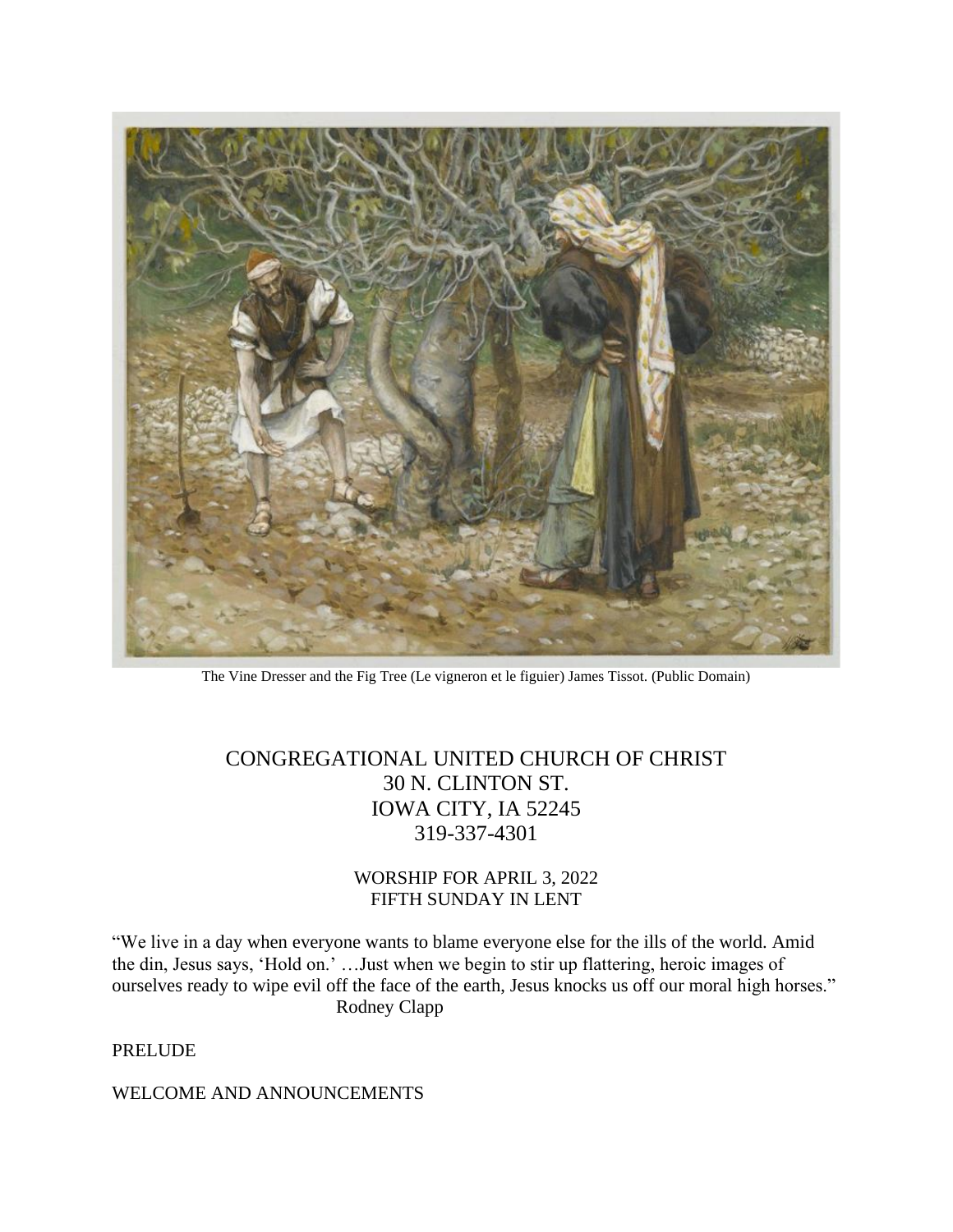### CHORAL INTROIT

\*CALL TO WORSHIP Here we let go of that which we hold on to that does not bring life **Here we let go of the vanities of the world and find the vulnerability of the cross**  Here we let go of the wealth of the world and trust the way of love **Here we let go of that which we hold on to that does not bring life and let those things that bring life take hold in us.** Let us worship God.

\*HYMN 83 "O Love, How Deep, How Broad, How High"

**O love, how deep, how broad, how high, How passing thought and fantasy, That God, the Son of God, should take Our mortal form for mortals' sake!**

**For us baptized, for us He bore His holy fast and hungered sore; For us temptations sharp He knew, For us the tempter overthrew.**

**For us to evil power betrayed, Scourged, mocked, in purple robe arrayed, He bore the shameful cross and death, For us gave up His dying breath.**

**For us He rose from death again; For us He went on high to reign; For us He sent His Spirit here, To guide, to strengthen, and to cheer.**

**All glory to our Lord and God For love so deep, so high, so broad: The Trinity whom we adore Forever and forevermore.**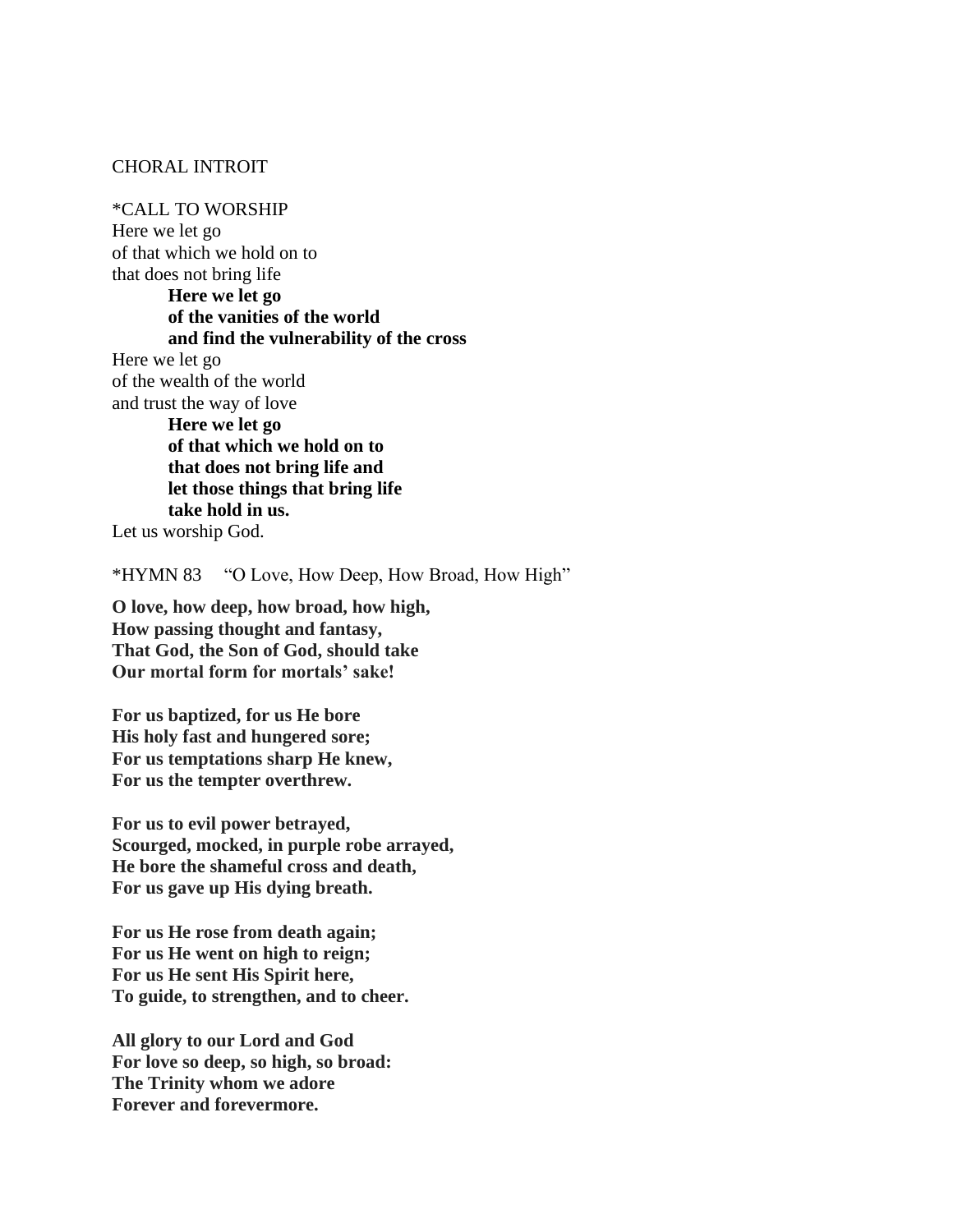#### \*OPENING PRAYER

**Holy and ever-living God, by your power we are created and by your love we are redeemed. Open our ears to hear your voice and follow your call; open our hearts that true justice and wisdom may abound; and open our hands that peace might prevail on earth. In Christ, you give us a friend and a guide through the shadow of death who leads us into light that we may fear no evil. Strengthen us by your Spirit, that we may give ourselves to your service and live this day in love toward one another and toward you; through Jesus Christ. Amen.**

ANTHEM "Lift Up Your Heads" Peter Niedmann

SERVICE OF GIVING

Invitation **Offertory**  \*Response **Praise God, from whom all blessings flow, Praise Christ, all creatures here below, Praise Holy Spirit evermore; Praise Triune God, whom we adore. Amen. \***Prayer of Dedication

(At this time, children are dismissed to attend Children's Church.)

SCRIPTURE LESSON Isaiah 55:1-11

PSALM 63:1-8 O God, you are my God; eagerly I seek you; my soul thirsts for you, my flesh faints for you, as in a barren and dry land where there is no water.

**Therefore I have gazed upon you in your holy place, that I might behold your power and your glory.**

For your loving-kindness is better than life itself; my lips shall give you praise.

> **So will I bless you as long as I live and lift up my hands in your name.**

My soul is content, as with marrow and fatness, and my mouth praises you with joyful lips,

**when I remember you upon my bed,**

## **and meditate on you in the night watches.**

For you have been my helper,

and under the shadow of your wings I will rejoice.

**My soul clings to you; your right hand holds me fast.**

SCRIPTURE LESSON Luke 13:1-9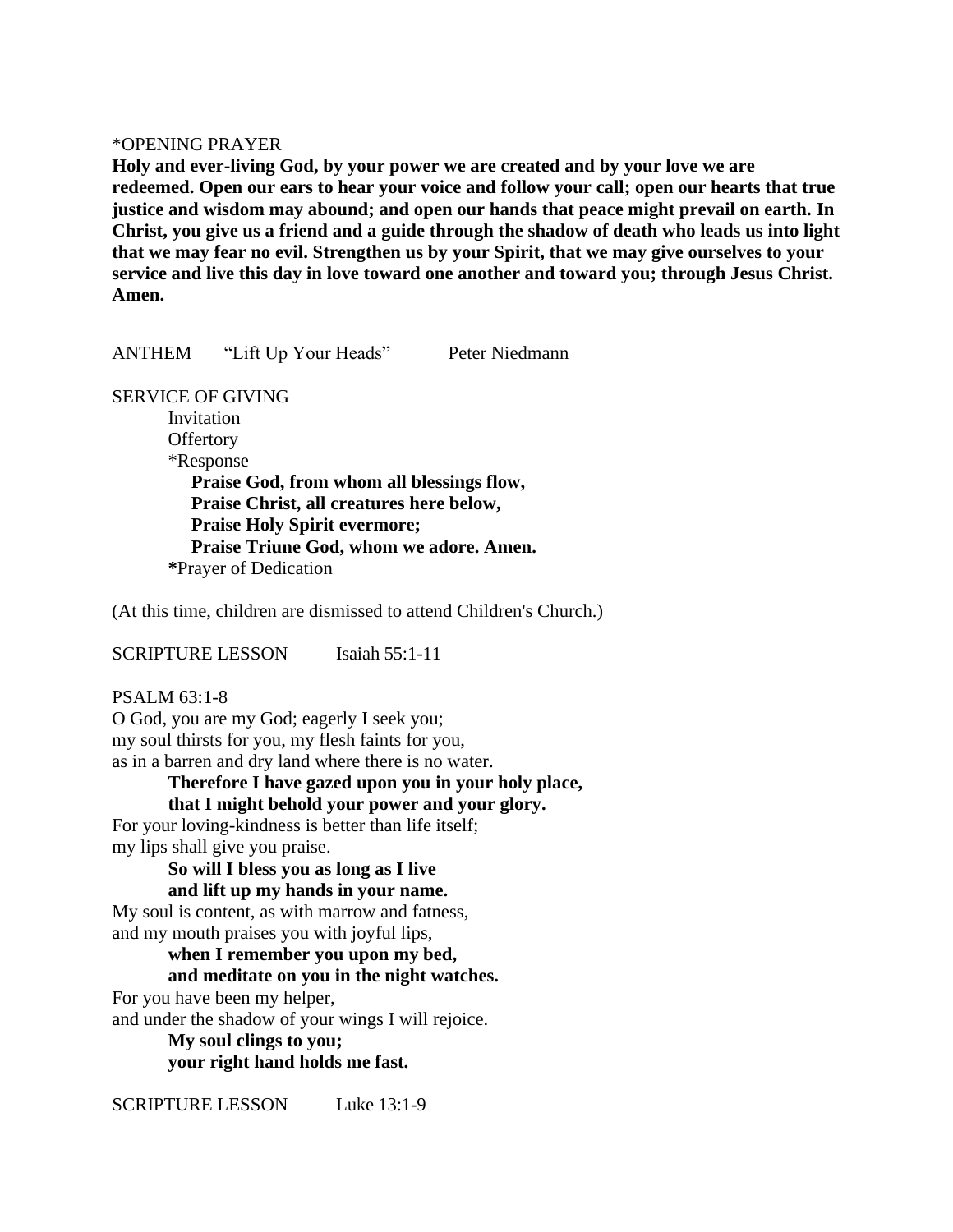SERMON "Truth and Light Appear"

THE LORD'S SUPPER

## INVITATION

PRAYERS OF THE PEOPLE AND THE LORD'S PRAYER

THANKSGIVING FOR BREAD AND CUP **We thank you, O Christ, that scattered though we are, with different needs and hopes you call us together at this meal and unite us as one bod**y.

**We thank you for this bread and cup set before us, food and drink to nourish us in body and in spirit, signs of your life-giving love. May they speak to us of the everyday made holy, of life made new, of hope for your realm among us.**

We remember that on the night of his arrest...

WORDS OF INSTITUTION

SHARING OF BREAD AND CUP

### PRAYER AFTER COMMUNION

**O God, through this bread and cup you have made us one with you and with each other. May the unity we find at this table be a gift that we carry out into your suffering and divided world. Help us find strength in knowing that you, the God of peace, will always be with us. Amen.**

 $*$  HYMN 223 "O My Soul, Bless Your Redeemer" (s. 1, 2, 4, & 6)

**O my soul, bless your Redeemer; All within me, bless God's Name; Bless the Savior, and forget not All God's mercies to proclaim;**

**God forgives all your transgressions, All diseases gently heals; God redeems you from destruction, And with you so kindly deals.**

**As it was without beginning, So it lasts without an end;**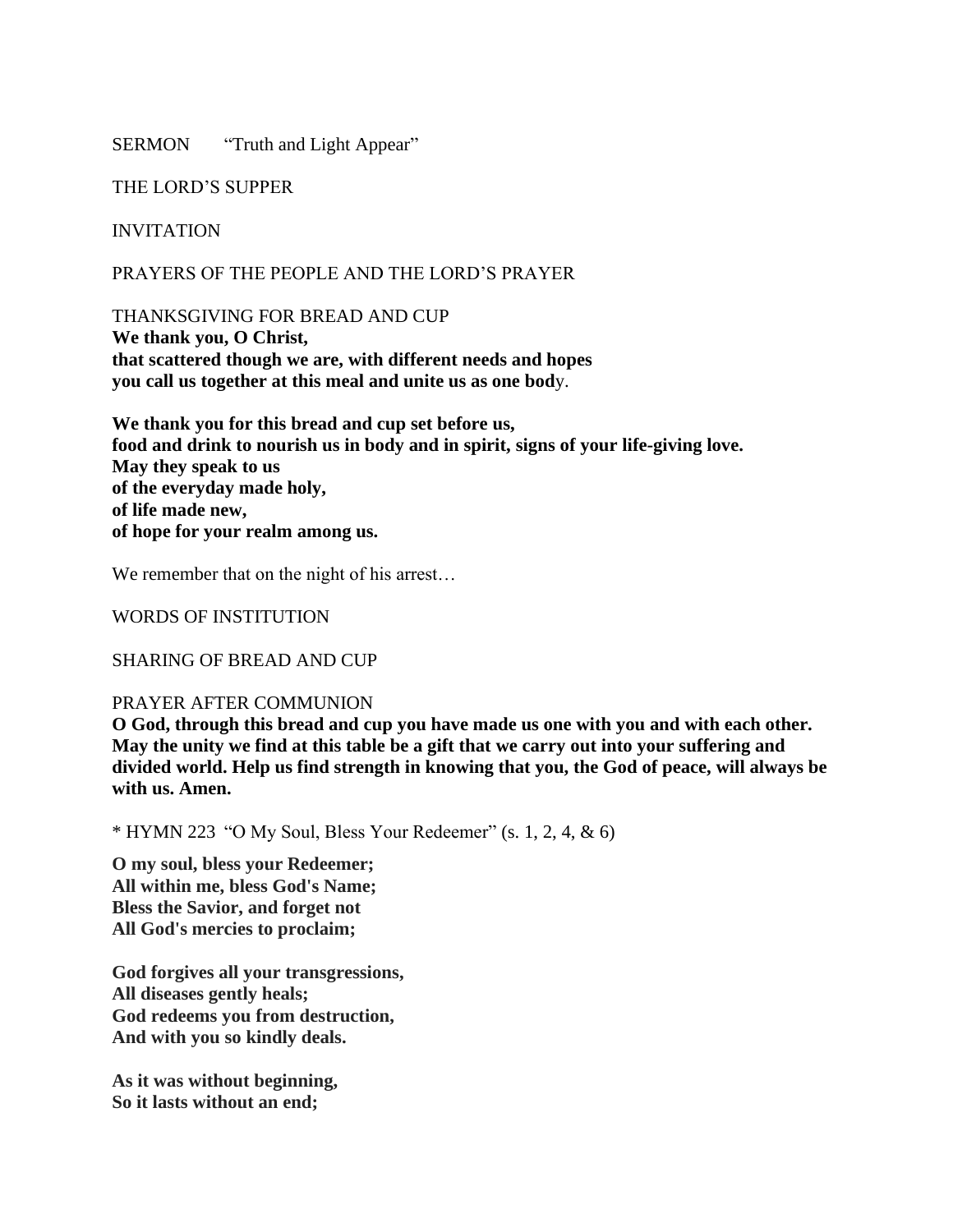**To their children's children ever Shall God's righteousness extend.**

**Bless your Maker, all you creatures, Ever under God's control, All throughout God's vast dominion; Bless the Lord of all, my soul!**

\*BENEDICTION

\*CHORAL RESPONSE

**POSTLUDE** 

Call to Worship—alt. from Church of Scotland, Weekly Worship, March 21, 2021. Used with permission.

Opening Prayer—alt. from *A New Zealand Prayer Book*

Cover Artwork: Tissot, James, 1836-1902. Vine Dresser and the Fig Tree, from **Art in the Christian Tradition**, a project of the Vanderbilt Divinity Library, Nashville, TN. <https://diglib.library.vanderbilt.edu/act-imagelink.pl?RC=56111> [retrieved March 24, 2022]. Original source: [https://commons.wikimedia.org/wiki/File:Brooklyn\\_Museum\\_-](https://commons.wikimedia.org/wiki/File:Brooklyn_Museum_-_The_Vine_Dresser_and_the_Fig_Tree_(Le_vigneron_et_le_figuier)_-_James_Tissot.jpg) The Vine Dresser and the Fig Tree (Le vigneron et le figuier) - James Tissot.jpg Used with permission. When Tissot's carefully researched collection of 350 watercolors depicting the life of Jesus was first published as a book in 1896, it found a large and enthusiastic audience. No one who had followed his previous career could have anticipated that this painter of urban life in Paris and London would undertake the project of painting virtually every event in the Gospels.

The Life of Our Lord Jesus Christ project took nearly ten years to complete. When it was done, it chronicled the entire life of Jesus as recorded in the New Testament in a series of 350 watercolors. To research the project Tissot traveled to Egypt, Syria, and Palestine in 1886–87, and again in 1890.

While in the Holy Land he closely observed the landscape, the vegetation, the architecture, and the manner of dress, and filled sketchbooks with what he saw. He talked with rabbis and studied Talmudic literature as well as theological and historical volumes. [from Terry Glaspey's "75 Masterpieces Every Christian Should Know"]

| Minister:                        | The Rev. Bill Lovin    |
|----------------------------------|------------------------|
| Director of Children's Programs: | The Rev. Ann Molsberry |
| Organist:                        | <b>Bill Crouch</b>     |
| <b>Choir Director</b>            | Chris Nakielski        |
| <b>Office Manager</b>            | Jenn Harden            |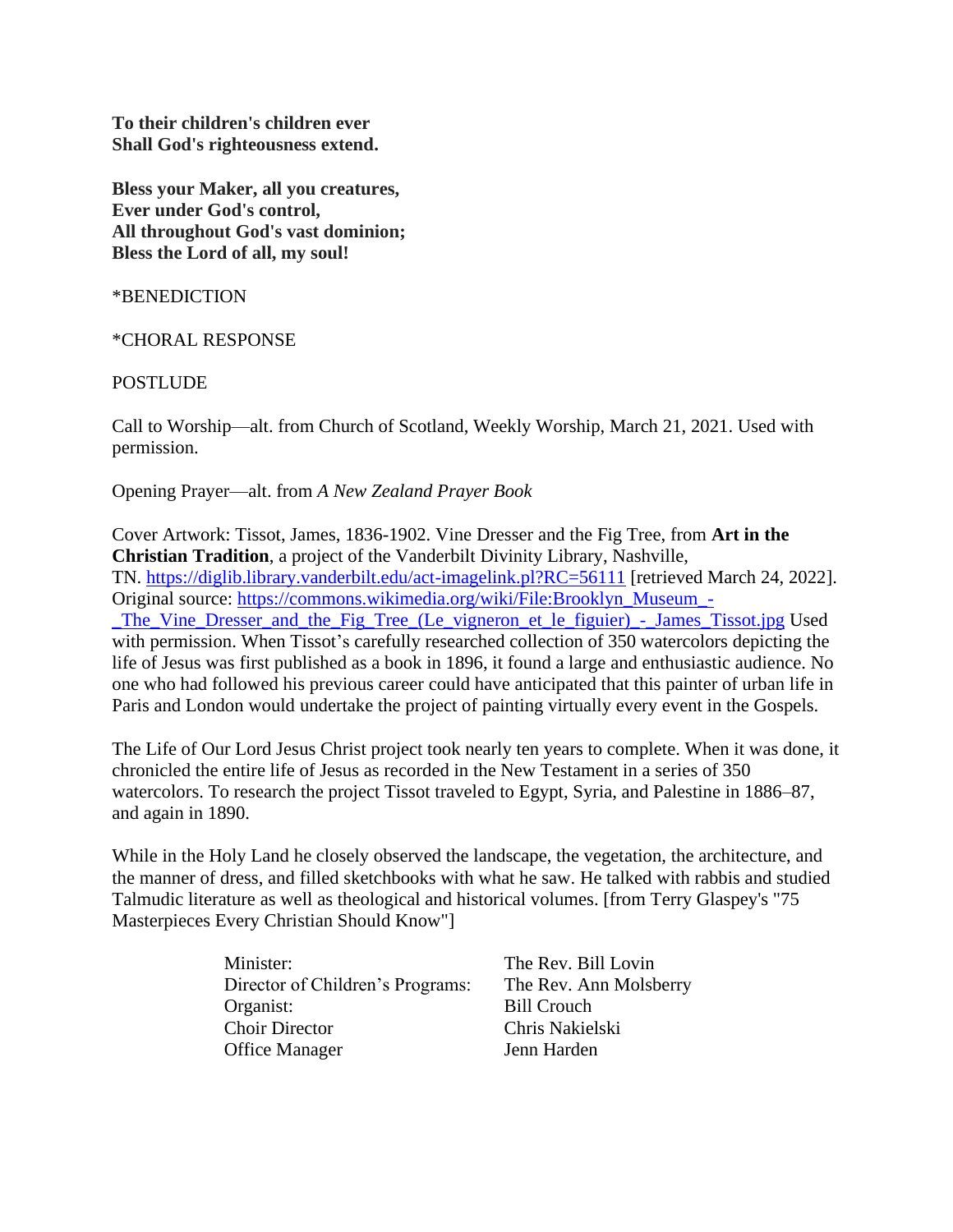## **WE'RE GLAD THAT YOU HAVE JOINED US FOR WORSHIP THIS MORNING.** We

are putting the safety of both the vaccinated and the unvaccinated in our congregation and the community first. Masks are required for all people in all parts of the building. We will keep social distance in the pews. Everyone is invited to Coffee Hour in Rockwood Hall after worship.

# **IMPORTANT DATES IN LENT AND EASTER**

(As with all things as the pandemic continues, these dates, times, and places are subject to change.)

- April 3—Fifth Sunday in Lent: Communion Sunday
- April 10—Palm Sunday: Worship with Distribution of Palms, One Great Hour of Sharing **Offering**
- April 14 Maundy Thursday: Worship in the Sanctuary at 7:00 p.m.; Communion and Service of Tenebrae
- April 15, Good Friday: Worship in the Sanctuary at Noon
- April 17, Easter Sunday: Early Service 8:00 a.m.; Easter Breakfast; 8:30 a.m.; Festival Easter Service in the Sanctuary at 10:15 a.m.

"The flowers appear on the earth, the time of singing has come . . ." (Song of Solomon 2:12) **PLEASE HELP "SHOWER" THE SANCTUARY WITH FLOWERS**: Starting the first Sunday in April, the  $3<sup>rd</sup>$ , please feel empowered to bring flowering plants to fill the sanctuary by Easter. If the Easter lilies, tulips, crocus or daffodils are a memorial for a loved one, please let the office know.

**COFFEE HOUR RESUMES AFTER WORSHIP THIS MORNING.** The Deacons will once again be serving coffee—and, yes, donut holes—after worship. Rockwood Hall will be open for conversation. Masks will be optional.

**THE CHURCH COUNCIL IS FORMING A SAFETY COMMITTEE** to review building security and related issues. If you would like to be a part of this important work, please talk with Tom Mittman or call the church office at 319-337-4301.

**ONE GREAT HOUR OF SHARING:** On Palm Sunday, April 10, we will dedicate our One Great Hour of Sharing (OGHS) offering. This offering has long been an important part of the life of our congregation. For many years now, we have been on the list of Top 100 giving churches.

This year's theme, "Love Remains," comes from Paul's well-known words: "And now these three remain: faith, hope and love. But the greatest of these is love." (1 Cor. 13:13) In a world where communities are being displaced by the catastrophes of war, famine, and natural disaster, our congregation joins with many others in standing in faith, hope, and love with those who seek to move beyond the trauma of displacement toward the promise of healing and peace. Your generous gift will support the relief work of not only the UCC but also many other denominations united in caring for refugees, in providing medical care, and in disaster recovery efforts. You can watch videos about the work that OGHS makes possible [by clicking here:](https://www.ucc.org/oghs_oghs-videos/)

Let us join in this great tradition and give generously, not because we have to, but because we can.